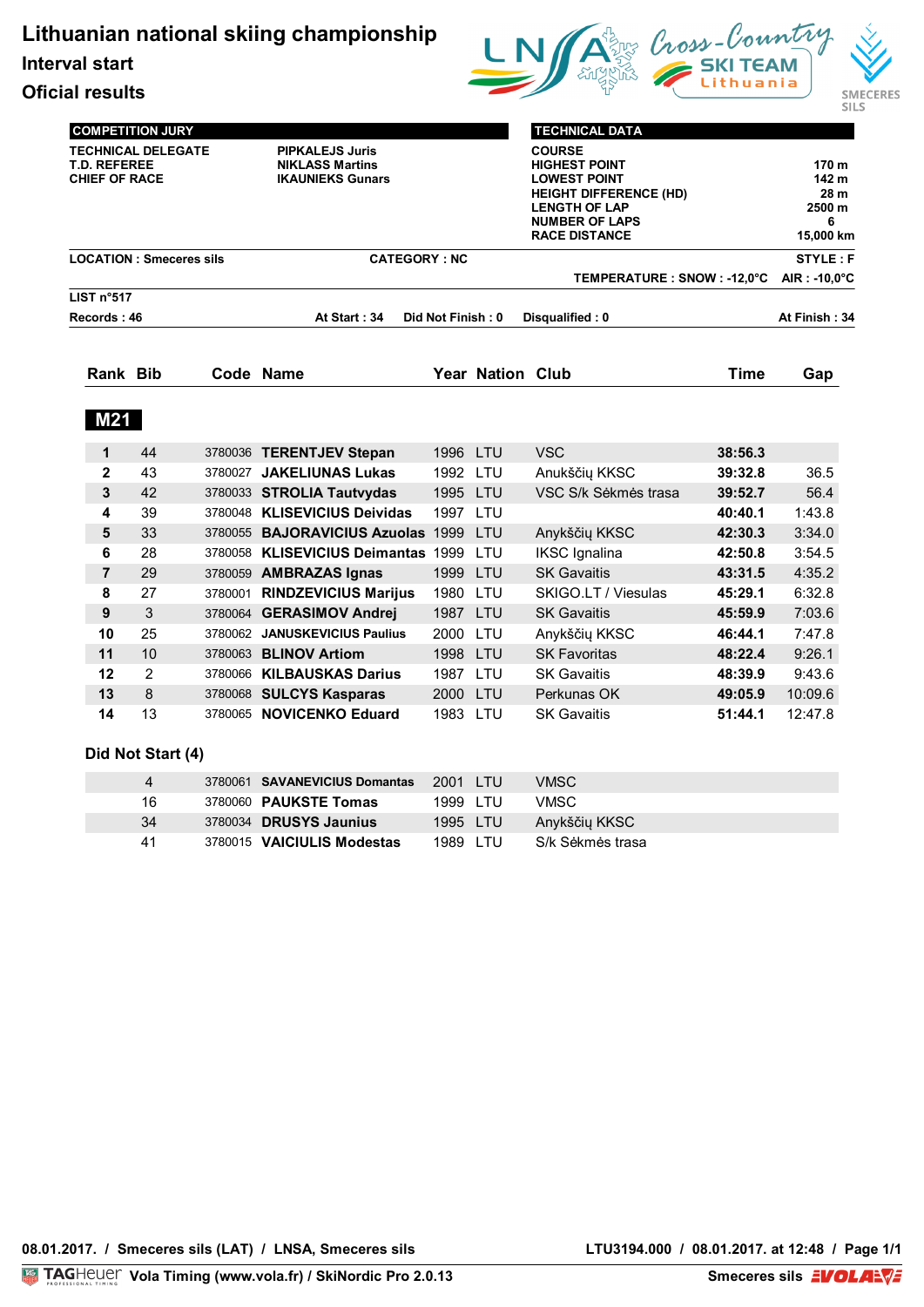**Women interval start**



**Oficial results**

| <b>COMPETITION JURY</b><br><b>TECHNICAL DELEGATE</b><br><b>T.D. REFEREE</b><br><b>CHIEF OF RACE</b> |                                |  | <b>PIPKALEJS Juris</b><br><b>NIKLASS Martins</b><br><b>IKAUNIEKS Gunars</b> |                   |                         | <b>TECHNICAL DATA</b><br><b>COURSE</b><br><b>HIGHEST POINT</b><br><b>LOWEST POINT</b><br><b>HEIGHT DIFFERENCE (HD)</b><br><b>LENGTH OF LAP</b><br><b>NUMBER OF LAPS</b><br><b>RACE DISTANCE</b> |             | 170 m<br>142 m<br>28 m<br>2500 m<br>4<br>10,000 km |
|-----------------------------------------------------------------------------------------------------|--------------------------------|--|-----------------------------------------------------------------------------|-------------------|-------------------------|-------------------------------------------------------------------------------------------------------------------------------------------------------------------------------------------------|-------------|----------------------------------------------------|
|                                                                                                     | <b>LOCATION: Smeceres sils</b> |  | <b>CATEGORY: NC</b>                                                         |                   |                         |                                                                                                                                                                                                 |             | <b>STYLE: F</b>                                    |
| LIST n°517                                                                                          |                                |  |                                                                             |                   |                         | TEMPERATURE : SNOW : -12,0°C                                                                                                                                                                    |             | AIR: -10,0°C                                       |
| Records: 25                                                                                         |                                |  | At Start: 18                                                                | Did Not Finish: 0 |                         | Disqualified: 0                                                                                                                                                                                 |             | At Finish: 18                                      |
|                                                                                                     |                                |  |                                                                             |                   |                         |                                                                                                                                                                                                 | <b>Time</b> |                                                    |
| <b>Rank Bib</b>                                                                                     |                                |  | Code Name                                                                   |                   | <b>Year Nation Club</b> |                                                                                                                                                                                                 |             | Gap                                                |
| <b>M21</b>                                                                                          |                                |  |                                                                             |                   |                         |                                                                                                                                                                                                 |             |                                                    |
| 1                                                                                                   | 75                             |  | 3785032 KAZNACENKO Marija                                                   | 1993 LTU          |                         | S/k Sėkmės trasa                                                                                                                                                                                | 31:12.1     |                                                    |
| $\mathbf{2}$                                                                                        | 56                             |  | 3785012 MUSTEIKIENE Ingrida                                                 | 1993              | LTU                     | <b>Utenos DSC</b>                                                                                                                                                                               | 34:17.0     | 3:04.9                                             |
| 3                                                                                                   | 64                             |  | 3785030 BILIUNAITE Martyna                                                  | 1999 LTU          |                         | Utenos DSC                                                                                                                                                                                      | 35:08.5     | 3:56.4                                             |
| 4                                                                                                   | 53                             |  | 3785042 ZEMENAUSKAITE Akvile                                                | 1999              | LTU                     | <b>IKSC</b> Ignalina                                                                                                                                                                            | 37:31.0     | 6:18.9                                             |
| 5                                                                                                   | 54                             |  | 3785040 SAKALAUSKAITE Karolina                                              | 1998              | <b>LTU</b>              | Perkunas OK                                                                                                                                                                                     | 39:09.3     | 7:57.2                                             |
| 6                                                                                                   | 52                             |  | 3785038 MORKVENAITE Aiste                                                   | 2001 LTU          |                         | Utenos DSC                                                                                                                                                                                      | 39:25.0     | 8:12.9                                             |
| $\overline{7}$                                                                                      | 59                             |  | 3785034 CITOVICIUTE Violeta                                                 | 2000 LTU          |                         | <b>VMSC</b>                                                                                                                                                                                     | 40:17.7     | 9:05.6                                             |
| 8                                                                                                   | 58                             |  | 3785037 GRIGORJEVA Samanta                                                  | 2001 LTU          |                         | <b>Utenos DSC</b>                                                                                                                                                                               | 41:27.2     | 10:15.1                                            |

| .51 | 3785036 <b>ZALIAUSKAITE Algirda</b> 1994 LTU SK Gavaitis |                     |  |
|-----|----------------------------------------------------------|---------------------|--|
| -57 | 3785039 IVINSKYTE Paulina                                | 2001 LTU Utenos DSC |  |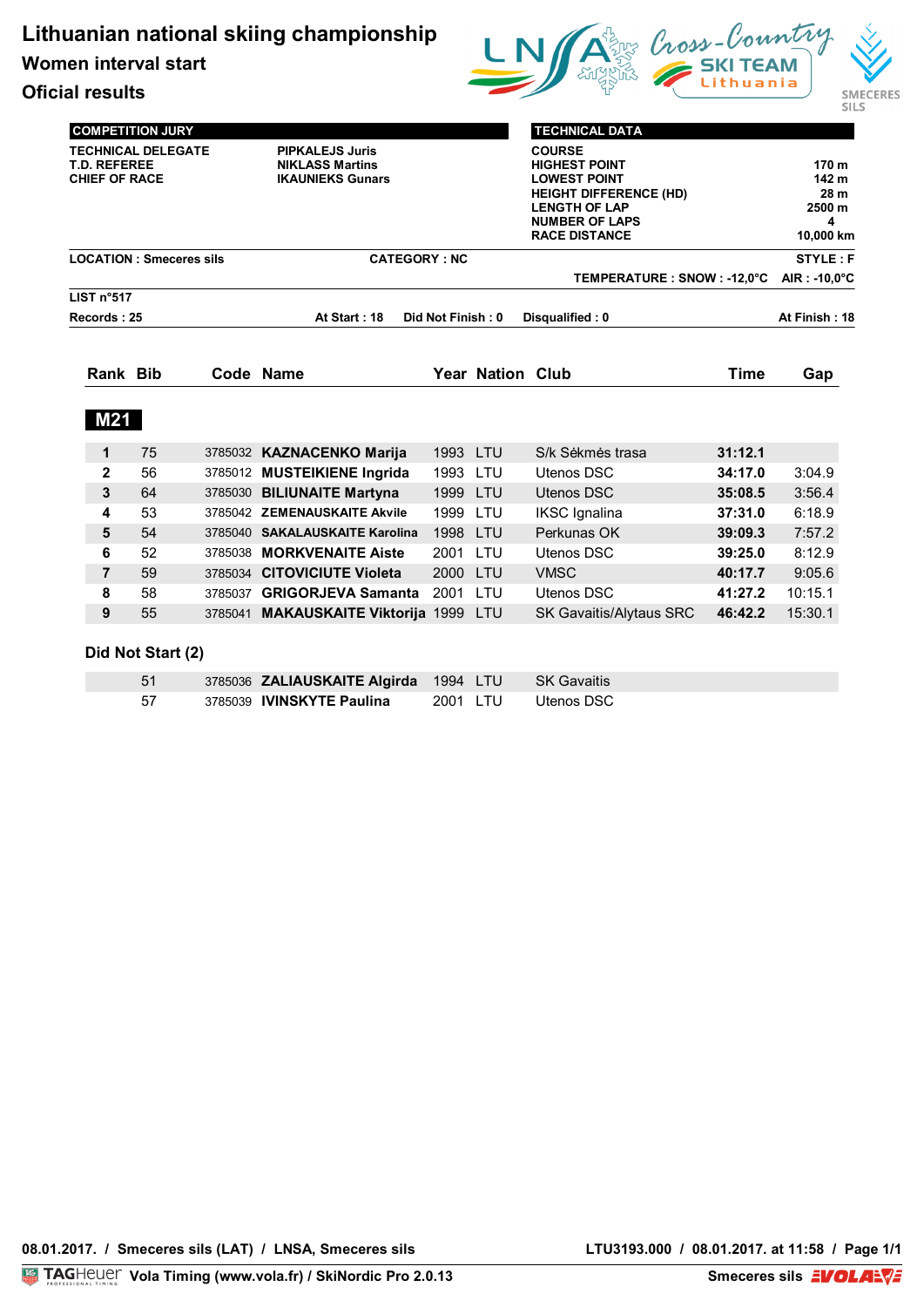**Lithuanian national skiing championship**

**Interval start**

**Oficial results**



|                                |                                                                                                     |  |                                                                             |                   |                  |                                                                                                                                                |             | <b>SILS</b>                      |
|--------------------------------|-----------------------------------------------------------------------------------------------------|--|-----------------------------------------------------------------------------|-------------------|------------------|------------------------------------------------------------------------------------------------------------------------------------------------|-------------|----------------------------------|
|                                | <b>COMPETITION JURY</b><br><b>TECHNICAL DELEGATE</b><br><b>T.D. REFEREE</b><br><b>CHIEF OF RACE</b> |  | <b>PIPKALEJS Juris</b><br><b>NIKLASS Martins</b><br><b>IKAUNIEKS Gunars</b> |                   |                  | <b>TECHNICAL DATA</b><br><b>COURSE</b><br><b>HIGHEST POINT</b><br><b>LOWEST POINT</b><br><b>HEIGHT DIFFERENCE (HD)</b><br><b>LENGTH OF LAP</b> |             | 170 m<br>142 m<br>28 m<br>2500 m |
|                                |                                                                                                     |  |                                                                             |                   |                  | <b>NUMBER OF LAPS</b><br><b>RACE DISTANCE</b>                                                                                                  |             | 6<br>15,000 km                   |
| <b>LOCATION: Smeceres sils</b> |                                                                                                     |  | <b>CATEGORY: NC</b>                                                         |                   |                  |                                                                                                                                                |             | <b>STYLE: F</b>                  |
|                                |                                                                                                     |  |                                                                             |                   |                  | TEMPERATURE : SNOW : -12,0°C                                                                                                                   |             | AIR : -10,0 $^{\circ}$ C         |
| LIST n°517<br>Records: 46      |                                                                                                     |  | At Start: 34                                                                | Did Not Finish: 0 |                  | Disqualified: 0                                                                                                                                |             | At Finish: 34                    |
| Rank Bib                       |                                                                                                     |  | Code Name                                                                   |                   | Year Nation Club |                                                                                                                                                | <b>Time</b> | Gap                              |
| <b>M35</b>                     |                                                                                                     |  |                                                                             |                   |                  |                                                                                                                                                |             |                                  |
| 1                              | 27                                                                                                  |  | 3780001 RINDZEVICIUS Marijus                                                | 1980 LTU          |                  | SKIGO.LT / Viesulas                                                                                                                            | 45:29.1     |                                  |
| <b>M19</b>                     |                                                                                                     |  |                                                                             |                   |                  |                                                                                                                                                |             |                                  |
| 1                              | 39                                                                                                  |  | 3780048 KLISEVICIUS Deividas                                                | 1997 LTU          |                  |                                                                                                                                                | 40:40.1     |                                  |
| $\mathbf{2}$                   | 10                                                                                                  |  | 3780063 BLINOV Artiom                                                       | 1998 LTU          |                  | <b>SK Favoritas</b>                                                                                                                            | 48:22.4     | 7:42.3                           |
| <b>M17</b>                     |                                                                                                     |  |                                                                             |                   |                  |                                                                                                                                                |             |                                  |
| 1                              | 33                                                                                                  |  | 3780055 BAJORAVICIUS Azuolas 1999 LTU                                       |                   |                  | Anykščių KKSC                                                                                                                                  | 42:30.3     |                                  |
| $\mathbf{2}$                   | 28                                                                                                  |  | 3780058 KLISEVICIUS Deimantas 1999                                          |                   | LTU              | <b>IKSC</b> Ignalina                                                                                                                           | 42:50.8     | 20.5                             |
| 3                              | 29                                                                                                  |  | 3780059 AMBRAZAS Ignas                                                      | 1999 LTU          |                  | <b>SK Gavaitis</b>                                                                                                                             | 43:31.5     | 1:01.2                           |

**4** 25 3780062 **JANUSKEVICIUS Paulius** 2000 LTU Anykščių KKSC **46:44.1** 4:13.8 **5** 8 3780068 **SULCYS Kasparas** 2000 LTU Perkunas OK **49:05.9** 6:35.6

## **Did Not Start (2)**

|     | 3780061 <b>SAVANEVICIUS Domantas</b> 2001 TU |          |      |
|-----|----------------------------------------------|----------|------|
| 16. | 3780060 <b>PAUKSTE Tomas</b>                 | 1999 LTU | VMSC |